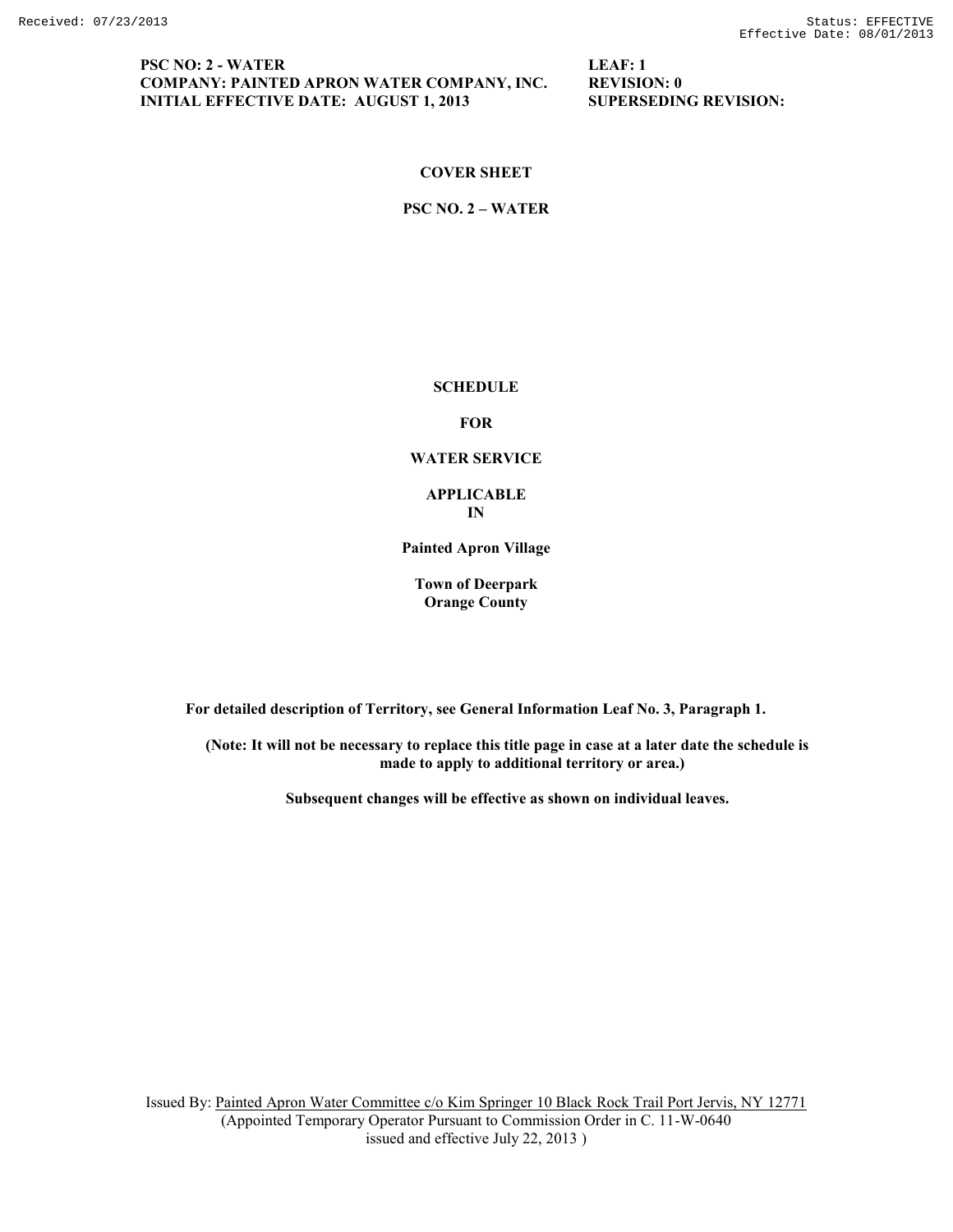## **PSC NO: 2 - WATER LEAF: 2 COMPANY: PAINTED APRON WATER COMPANY, INC. REVISION: 0 INITIAL EFFECTIVE DATE: AUGUST 1, 2013 SUPERSEDING REVISION:**

# **TABLE OF CONTENTS**

|     | <b>GENERAL INFORMATION</b>                                 | <b>LEAF NO.</b> |
|-----|------------------------------------------------------------|-----------------|
| 1.  | Territory                                                  | 3               |
| 2.  | Application for Water Service                              | 3               |
| 3.  | Deposits - Security                                        | 3               |
| 4.  | Deposits - Interest                                        | $\overline{4}$  |
| 5.  | Deposits - Return                                          | $\overline{4}$  |
| 6.  | Deposits - Other                                           | $\overline{4}$  |
| 7.  | <b>General Rules</b>                                       | $5 - 6$         |
| 8.  | Metered Service                                            | $6 - 7$         |
| 9.  | <b>Unmetered Service</b>                                   | $\tau$          |
| 10. | <b>Extension of Mains</b>                                  | $\tau$          |
| 11. | Discontinuance of Service - Non-payment                    | $7 - 8$         |
| 12. | Discontinuance of Service - Other                          | $8-9$           |
| 13. | Discontinuance of Residential Service - Special Procedures | 9               |
| 14. | Deferred Payment Agreements                                | 9               |
| 15. | <b>Complaint Handling Procedures</b>                       | 10              |
| 16. | Restoration of Service                                     | $10 - 11$       |
| 17. | <b>Interest on Customer Overpayments</b>                   | 11              |
| 18. | Regulation                                                 | 11              |
|     | <b>RATES</b><br>Service Classification No. 1               | 12              |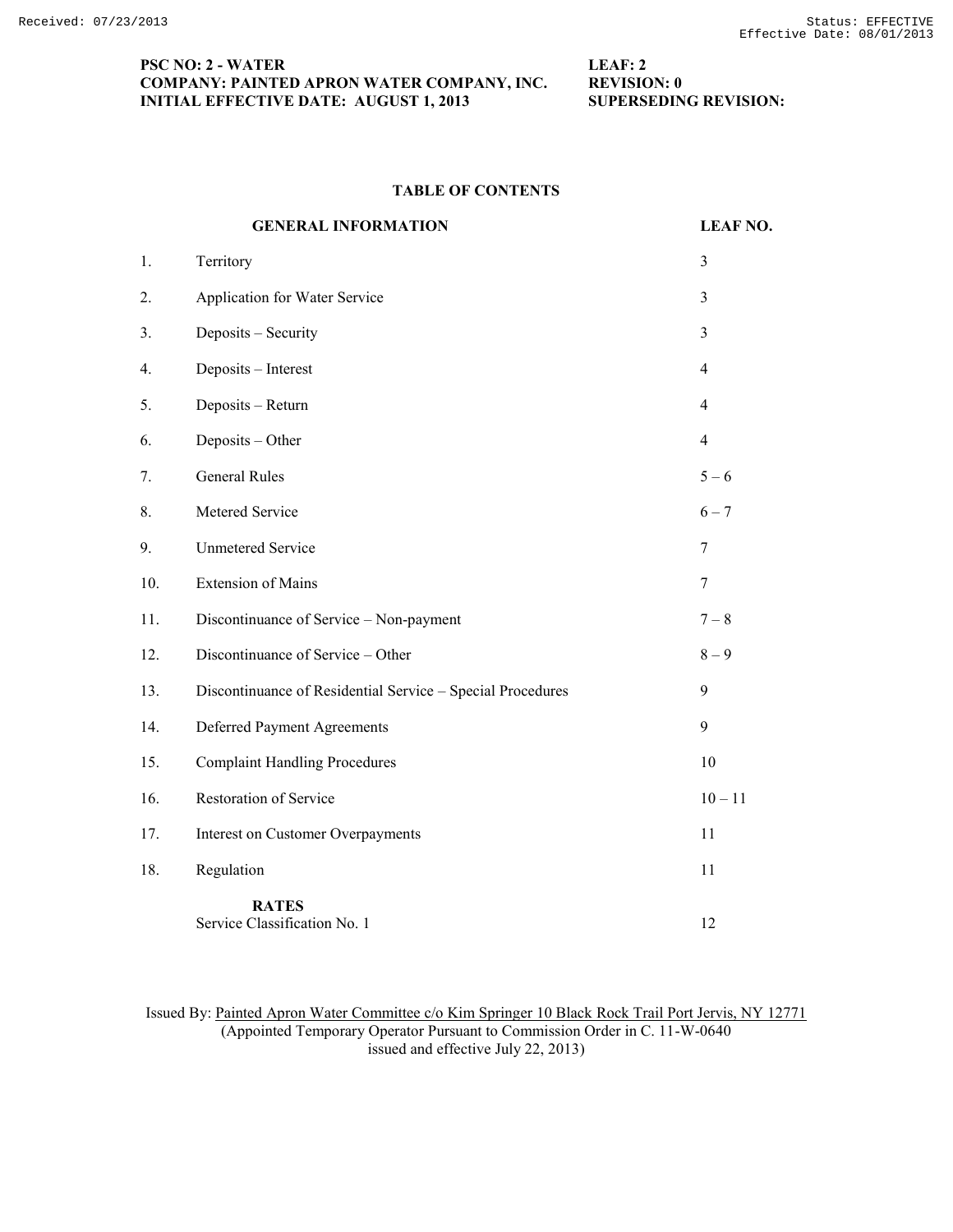### **GENERAL INFORMATION**

1. Territory (County, Town Development, Streets, etc.)

Painted Apron Village Town of Deerpark Orange County

- 2. Application for Water Service
	- A. Written application for service may be required.
	- B. A separate application may be required for each premises.
	- C. Premises may be subject to inspection by the company.
	- D. Applications need not be accepted from customers with charges due on any water accounts with the company. The company must accept an application if the customer enters into a deferred payment agreement.
	- E. Service pipe installations are subject to company approval.
- 3. Deposits Security
	- A. As a condition of receiving service, the company may require a deposit from customers that are delinquent (having a bill remaining unpaid 23 days from the date mailed), seasonal, short term or temporary or who have had service terminated for non-payment during the preceding 6 months. In addition, a deposit may also be required from a non-residential customer whose credit has not been established with the company. A delinquent customer shall be provided with a written notice 20 days before the deposit is assessed which states that failure to make timely payments will permit the company to require a deposit from such customer.
	- B. Deposits from applicants and customers may not exceed two times the estimated average monthly bill for a calendar year, except in the case of customers whose usage varies widely where deposits may not exceed twice the average monthly bill for the peak season.
	- C. The company shall perform an annual review of the billing history of every customer who has a deposit with the company to assure that a deposit is still required under (3A) above and that the amount of the deposit conforms with (3B) above. The company reserves the right to review the deposit at any time. If a review shows that the deposit held falls short of the amount the company may require by 25 percent or more, the company may require the payment of an additional amount. If a review shows that the deposit held exceeds the amount required by 25 percent or more, the company shall refund the excess to the customer. The customer may request a downward revision of the deposit.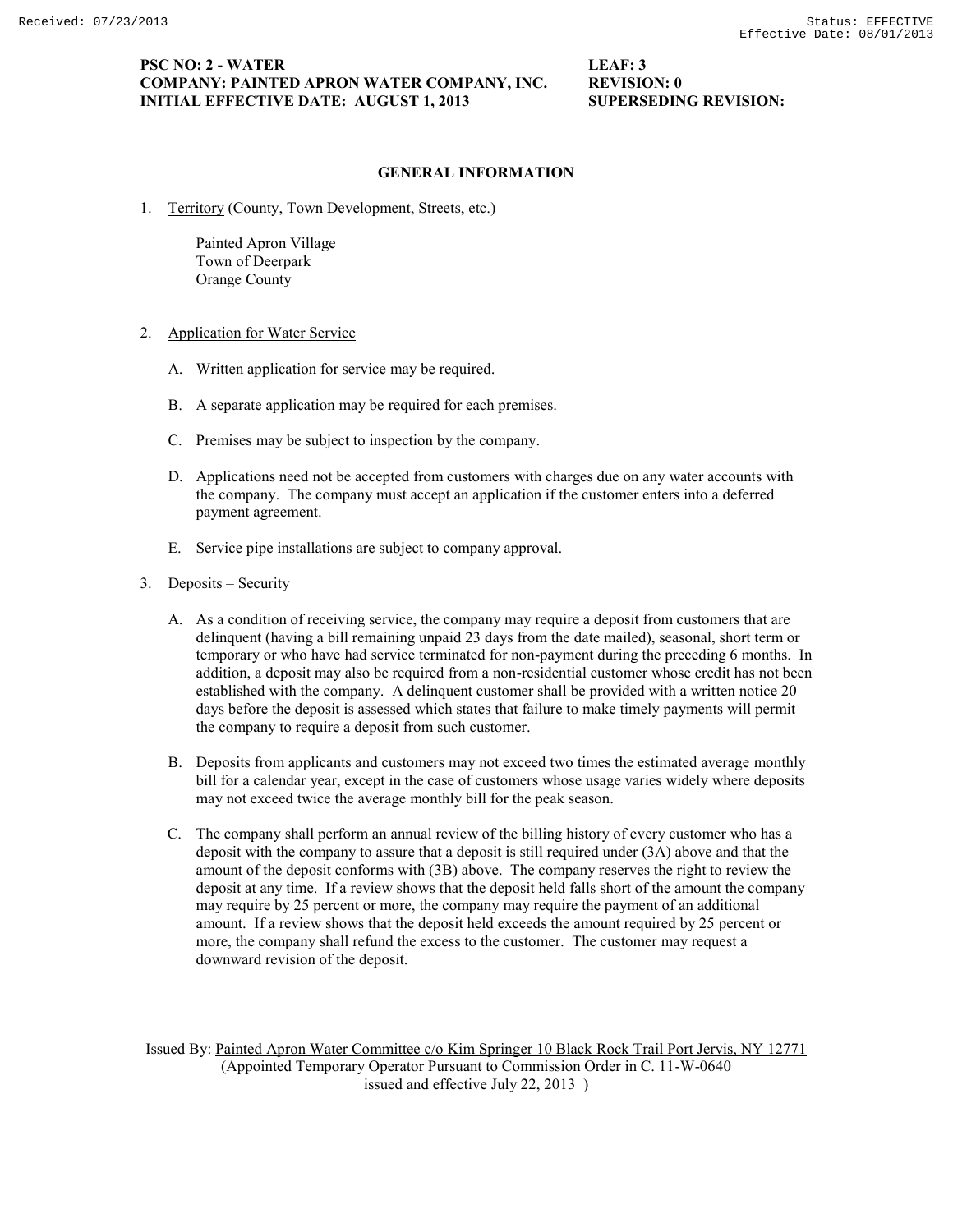## **PSC NO: 2 - WATER LEAF: 4 COMPANY: PAINTED APRON WATER COMPANY, INC. REVISION: 0 INITIAL EFFECTIVE DATE: AUGUST 1, 2013 SUPERSEDING REVISION:**

# **GENERAL INFORMATION**

4. Deposits – Interest

Every deposit shall earn simple interest at the rate per annum prescribed by the Public Service Commission. The interest must be paid to customers when the deposit is returned. If the deposit has been held for 12 consecutive months or more, the interest must be credited to the customer no later than the first bill rendered after the next succeeding first day of October and at the end of each succeeding 12 month period.

## 5. Deposits – Return

- A. The company shall return to a customer a deposit or portion of a deposit and all interest thereon no more than 30 days after:
	- (1) the day the account is closed and all bills are paid; or
	- (2) the date of the first bill for service rendered after a 12 month period during which time the customer was not delinquent, provided there is no other basis for the company to request a deposit; or
	- (3) a review of the deposit shows that a reduction of the deposit is warranted.
- B. A deposit or portion of a deposit plus interest thereon that is subject to return may be credited to the customer's account in the amount of any outstanding charges. If any balance remains, a refund check shall be issued.
- 6. Deposits Other
	- A. In the event that the applicant desires service for a trailer or other non-permanent structure, he shall deposit with the company all costs of the connection of such service. Said deposit shall bear simple interest as required above and shall be refunded at the end of 10 years, or sooner in the event that a permanent structure for such service connection is completed.
	- B. The company may also require deposits from customers to guarantee future payments as set forth in lawn sprinkler, main extension, or other forms of contracts which are in a form approved by the Public Service Commission. The interest rates for these deposits will be the same as the interest rates for security deposits and such interest will be credited to the customer as prescribed by Commission rules.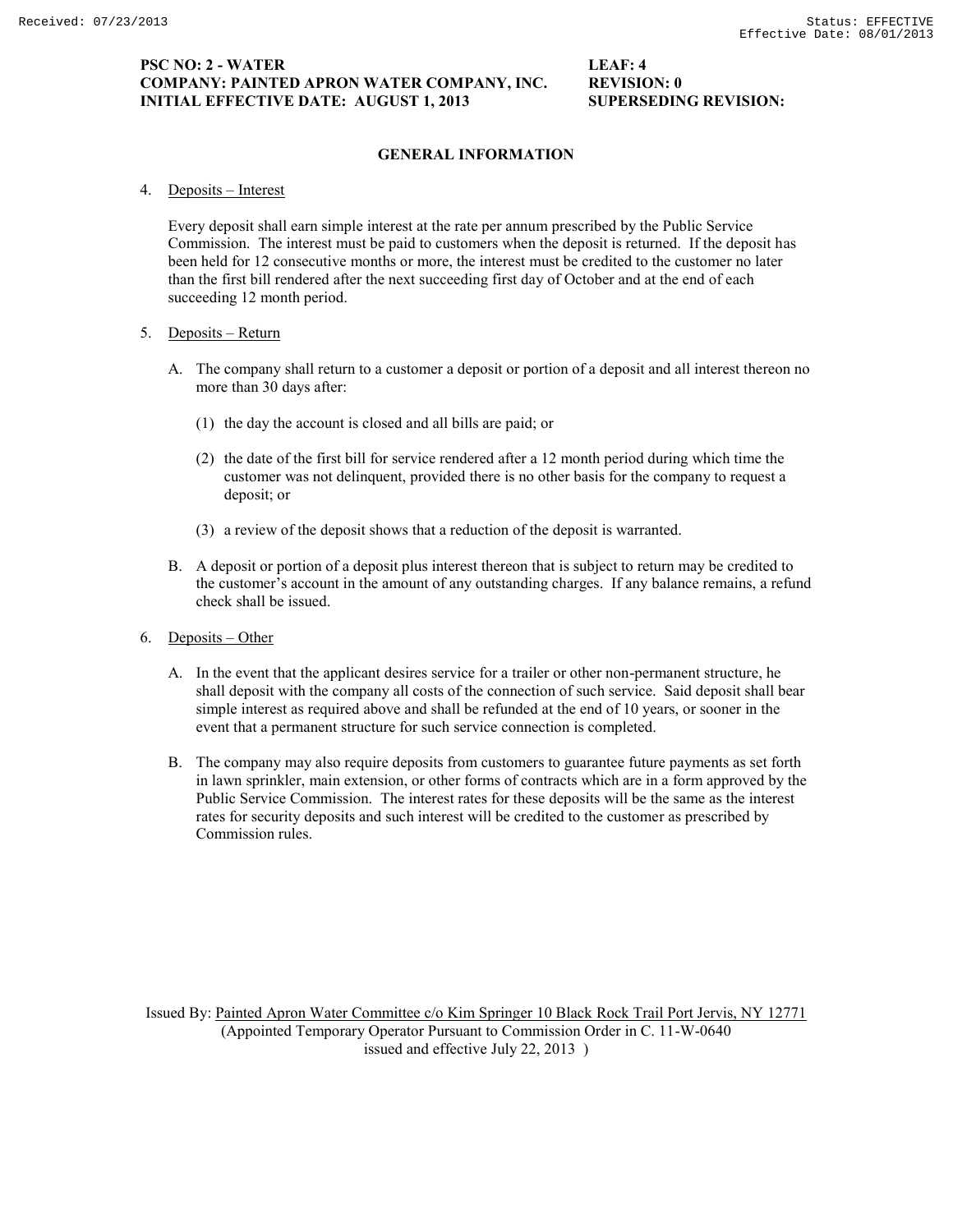## **PSC NO: 2 - WATER LEAF: 5 COMPANY: PAINTED APRON WATER COMPANY, INC. REVISION: 0 INITIAL EFFECTIVE DATE: AUGUST 1, 2013 SUPERSEDING REVISION:**

## **GENERAL INFORMATION**

- 7. General Rules
	- A. Customers must provide 10 days' written notice prior to the date on which termination of service is requested or prior to a change of occupancy, until which date the customer will be responsible for payment of service.
	- B. Fire hydrants shall not be used without the written permission of the company or unless in conformance with filed fire protection tariff provisions.
	- C. The company will not be liable for damage resulting from the presence of its facilities, supply, or use of water service, except damage resulting from gross negligence of the company.
	- D. The company may shut off water in its mains to make repairs and extensions. Where possible, proper advance notice will be made to customers affected.
	- E. The use of water for sprinkling, swimming pools, or other less essential uses may be restricted or prohibited where such use may unreasonably reduce the adequacy of service for other domestic purposes.
	- F. There must be a separate service for each premises.
	- G. Installation of service pipes and mains will not normally be made when the ground is frozen.
	- H. The customer is responsible for service pipes and plumbing within the property line. Any plumbing work done on the customer's service pipe is subject to approval by the company. No underground work shall be covered up until it has been inspected and approved by the company.
	- I. All leaks on customer premises or the customer portion of the service pipe must be repaired as soon as possible.
	- J. All mains, services (up to the property line) and other water system facilities will be maintained and replaced by the company.
	- K. The company will supply water in the distribution system at pressures between 20 and 100 pounds per square inch (psi) and will strive, where practicable, to maintain a normal working pressure of 60 psi with a minimum of 35 psi. If the company makes changes to its system which cause the pressure to increase to over 100 psi to existing customers, the company will be responsible for the first installation of the necessary equipment in the customer's premises. From that point on the equipment will be considered part of the customer's internal plumbing and the customer will be responsible for its maintenance or replacement. If a water pressure reducing valve, in the customer's or applicant's opinion, is necessary or desired to safeguard the plumbing, it is the customer's or applicant's responsibility to purchase, install and maintain this equipment. Where a pressure reducing valve is used it is also advisable to install a suitable pressure relief valve. All installations will comply with the local building codes and standards and are considered a part of the customer's internal plumbing.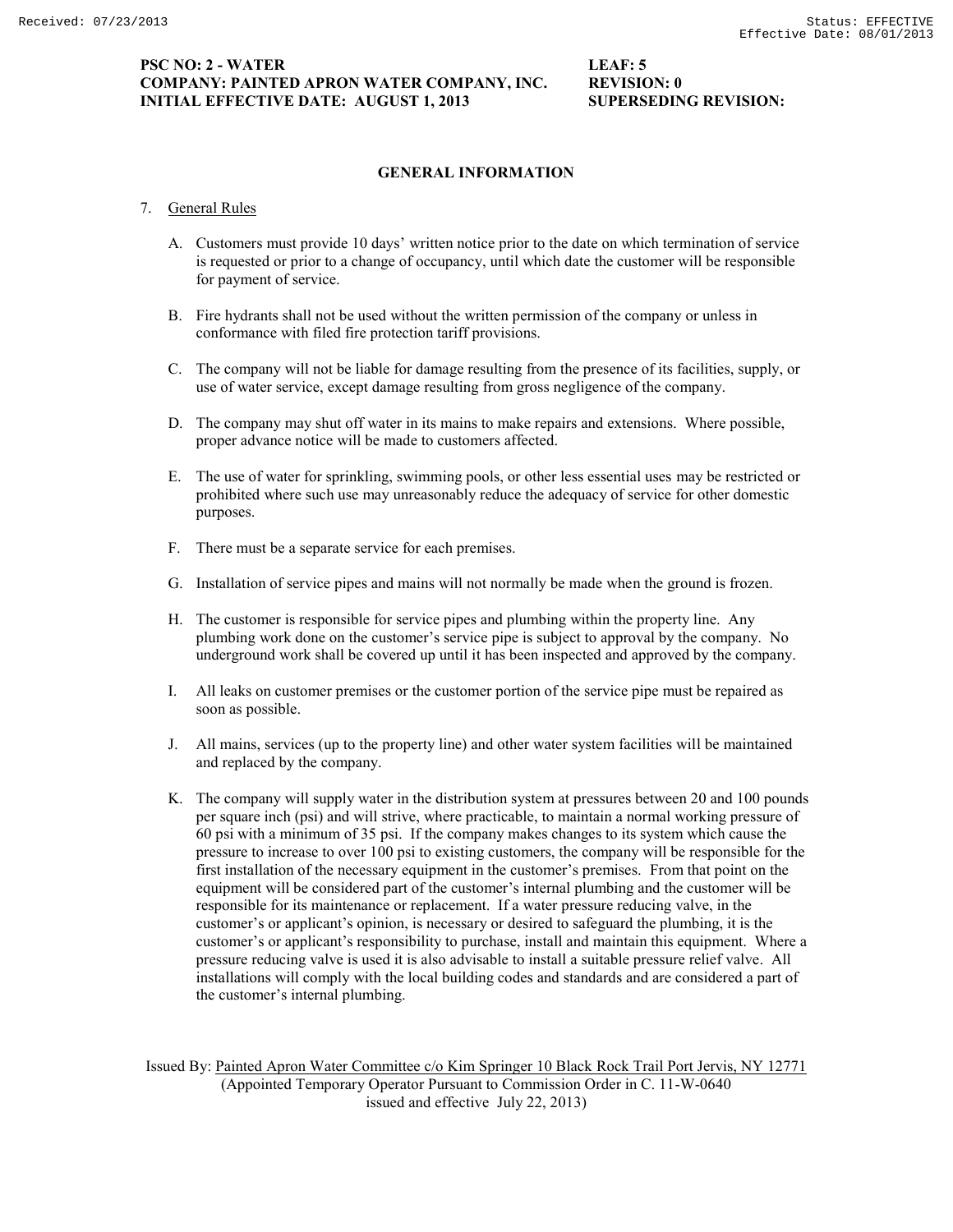## **PSC NO: 2 - WATER LEAF: 6 COMPANY: PAINTED APRON WATER COMPANY, INC. REVISION: 0 INITIAL EFFECTIVE DATE: AUGUST 1, 2013 SUPERSEDING REVISION:**

## **GENERAL INFORMATION**

- L. Where an applicant is seeking service at an elevation or gradient which could not otherwise be adequately serviced by existing plant, the company will require that the applicant bear the additional cost of providing such extraordinary service, or in the alternative, require the applicant to purchase, install and maintain the necessary special equipment, such as a hydro-pneumatic system, needed to serve the premises. The installation of a hydro-pneumatic system as part of the customer's internal plumbing may be subject to approval of the Health Department and should comply with local building codes and standards.
- M. Cross connections to water sources other than the company's or with other facilities are strictly prohibited. Customers must, at their expense, install and maintain such backflow prevention devices as may be required by the company in accordance with good water works practice or applicable laws or regulations.
- N. Customers must permit company representatives to enter their premises on reasonable request for purposes relating to the operation and maintenance of the company's system, including inspection of the customer's and the company's facilities, installation, reading, testing, replacement and removal of meters, and terminating and restoring service.
- O. No person shall maliciously, willfully or negligently break, damage, destroy, uncover, deface, block access to or tamper with any pipe, valve, meter, structure, appurtenance or equipment which is a part of the water works system.
- 8. Metered Service (if applicable and provided for in Service Class No. \_\_\_ or Nos. \_\_ )
	- A. A meter of a type approved by the Commission is required for each premises.
	- B. The company will furnish, install, and maintain the meter. Unless the meter register is set at zero, the company shall attach a tag with the date and meter dial reading at the time of installation.
	- C. The customer will provide a location for the meter acceptable to the company and will be responsible for the cost of repairing damage resulting from human interference, frost, backflow of hot water, or other such causes.
	- D. Where the company agrees it is necessary to set a meter outside the building, it shall be installed at the expense of the customer in a pit acceptable to the company which is both water-tight and frostproof. The cover of the pit shall be fastened with a convenient locking device. Where the distance from the property line to the front wall of the building is greater than 75 feet, the company may require that the meter be set in a pit at or near the property line. If the pit is to be installed on property not owned or controlled by the customer, written consent of the owner of the property shall be obtained prior to the installation.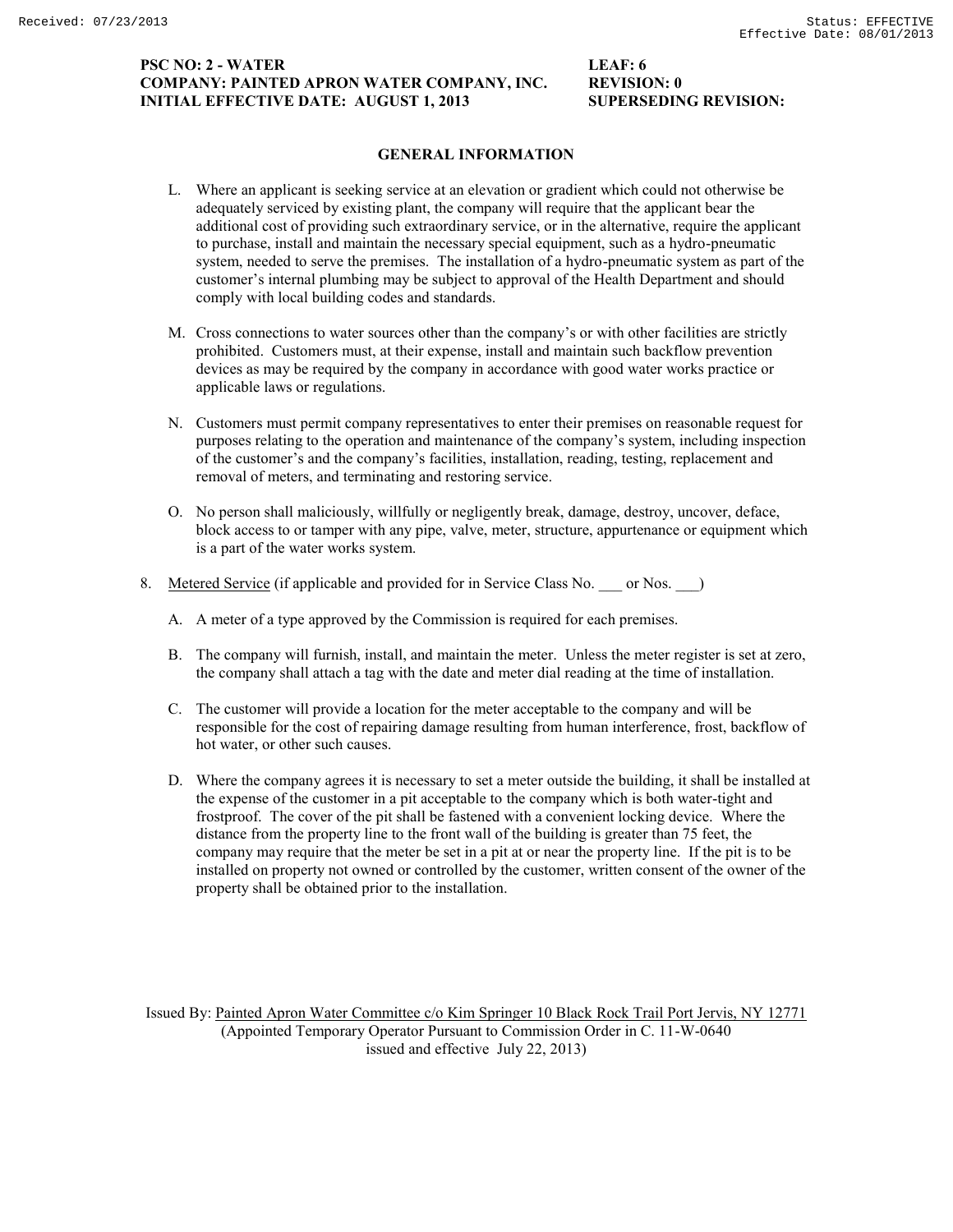## **PSC NO: 2 - WATER LEAF: 7 COMPANY: PAINTED APRON WATER COMPANY, INC. REVISION: 0 INITIAL EFFECTIVE DATE: AUGUST 1, 2013 SUPERSEDING REVISION:**

## **GENERAL INFORMATION**

- E. The company reserves the right to remove, test, and replace the meter.
- F. The company shall afford the customer an opportunity to verify the final reading of any water meter removed from the premises and obtain the customer's signature on a meter removal card which shows the date removed and the reading.
- G. Meters will be tested in conformance with rules of the Public Service Commission. In the case of a disputed account involving the accuracy of the meter, the company will have the meter tested upon the request of the customer. Should the customer request to have a second meter test within 1 year, the customer will be responsible for the actual cost incurred to have the meter tested including the cost to remove the meter, payable in advance to the company. This fee will be refunded if the meter's final weighted average is found to register in excess of 100 percent. Adjustments in bills for over-registration of the meter will be made in accordance with the current rules of the Public Service Commission.
- H. Bills will show meter readings and the dates read.
- I. Bills will be reasonably estimated where a meter has been inaccessible and will be so indicated on the bill.
- J. Where a meter has ceased to register or its percentage of accuracy cannot be determined, an estimated bill for the current period may be rendered. For all other periods the bill shall be the minimum applicable charge.
- 9. Unmetered Service (if applicable and provided for in Service Class No. \_\_\_ or Nos. \_\_)

All applicable provisions of this tariff shall apply.

10. Extension of Mains

Mains will be extended in conformance with Commission Rules and Regulations found in 16 NYCRR, Part 501.

11. Discontinuance of Service – Non –Payment

Service may be discontinued under the following provisions: for non-payment of any amount due for water supplied, for failure to make any payment due under a deferred payment agreement or for meter repairs (see Section 8C), for failure to post a required deposit or for failure to pay any fee or charge accruing under the contract or tariff.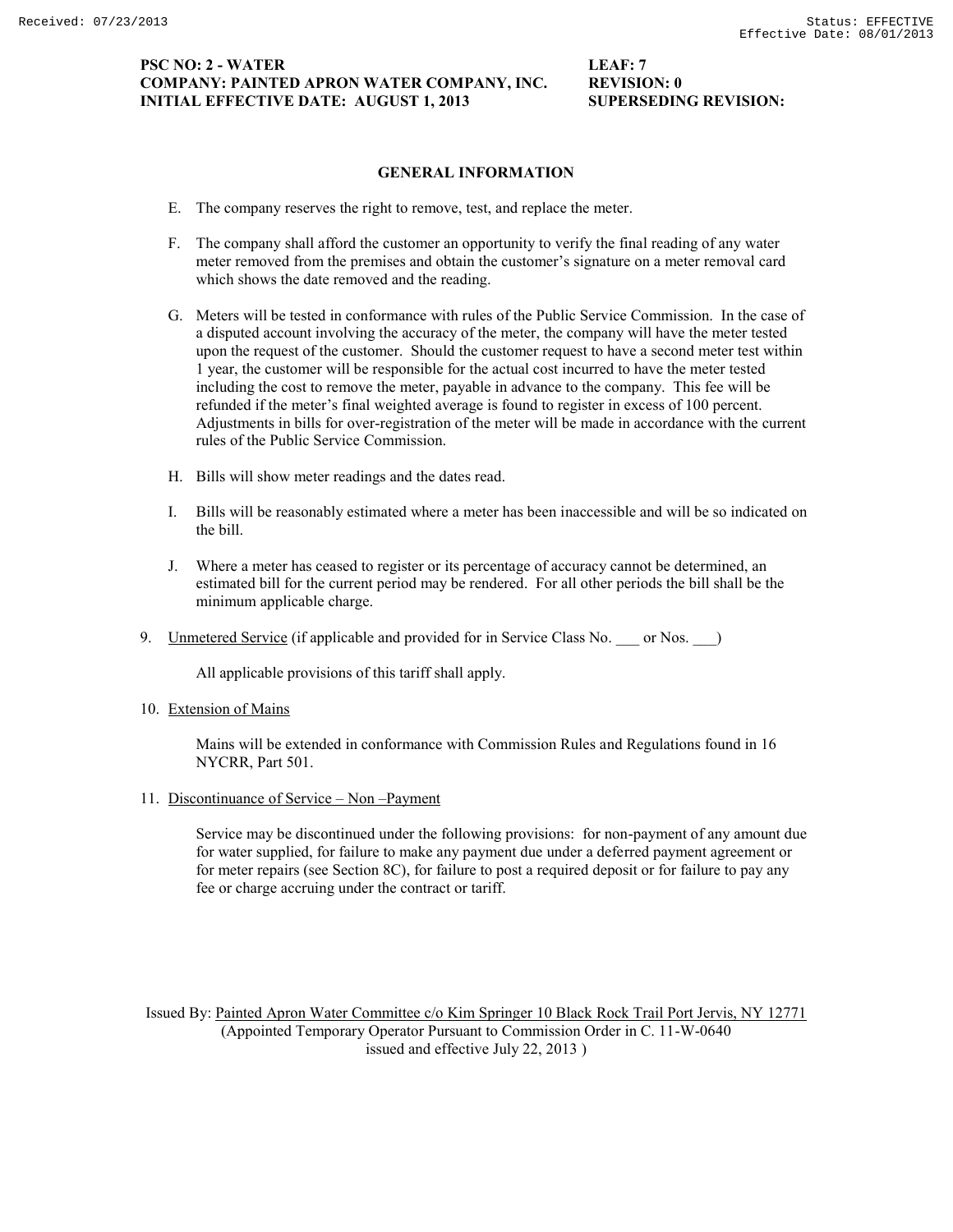## **PSC NO: 2 - WATER LEAF: 8 COMPANY: PAINTED APRON WATER COMPANY, INC. REVISION: 0 INITIAL EFFECTIVE DATE: AUGUST 1, 2013 SUPERSEDING REVISION:**

## **GENERAL INFORMATION**

- A. A bill not paid within 23 days of mailing is considered delinquent, and the company may discontinue service after complying with 16 NYCRR, Part 533 which requires: (1) 15 days written notice if served personally, or (2) 15 days after a registered letter containing such notice has been signed or refused, or (3) 18 days after mailing written notice in a post-paid wrapper. Service will not be re-established until payment of all proper arrears, charges and deposits is made or a deferred payment agreement is entered into. Receipt of a subsequently dishonored negotiable instrument in response to a notice of discontinuance shall not constitute payment of the customer's account and the company shall not be required to issue additional notice prior to discontinuance. There will be a charge for processing all returned checks equal to the bank charge plus a handling fee of \$5.00 (not to exceed the maximum allowed by Section 5-328 of General Obligations Law).
- B. The company will not discontinue service to residential premises for non-payment of bills on a Friday, Saturday, Sunday, public holiday (as defined in General Construction Law), or on a day on which the utility's main office is closed. Discontinuance can only take place from Monday to Thursday between the hours of 8 a.m. and 4 p.m.
- C. The company will not discontinue service for non-payment of bills to any person or entity receiving public assistance if the payment for such service is to be paid directly by the Department of Social Services or by the local Social Services representatives.

### 12. Discontinuance of Service – Other

- A. Service rendered under any application, contract or agreement may be discontinued by the company after reasonable notice for any of the following reasons:
	- (1) For willful or indifferent waste of water due to any cause or for non-authorized use of water.
	- (2) For failure to protect from damage the meter and connection, or for failure to protect and maintain the service pipe or fixtures on the property of the customer in a condition satisfactory to the company.
	- (3) For tampering with any meter, connections, service pipe, curb cock, seal or any other appliance of the company controlling or regulating the customer's water supply.
	- (4) For failure to provide the company's employees reasonable access to the premises supplied, or for obstructing the way of ingress to the meter or any other appliances controlling or -
	- (5) In case of vacancy of the premises.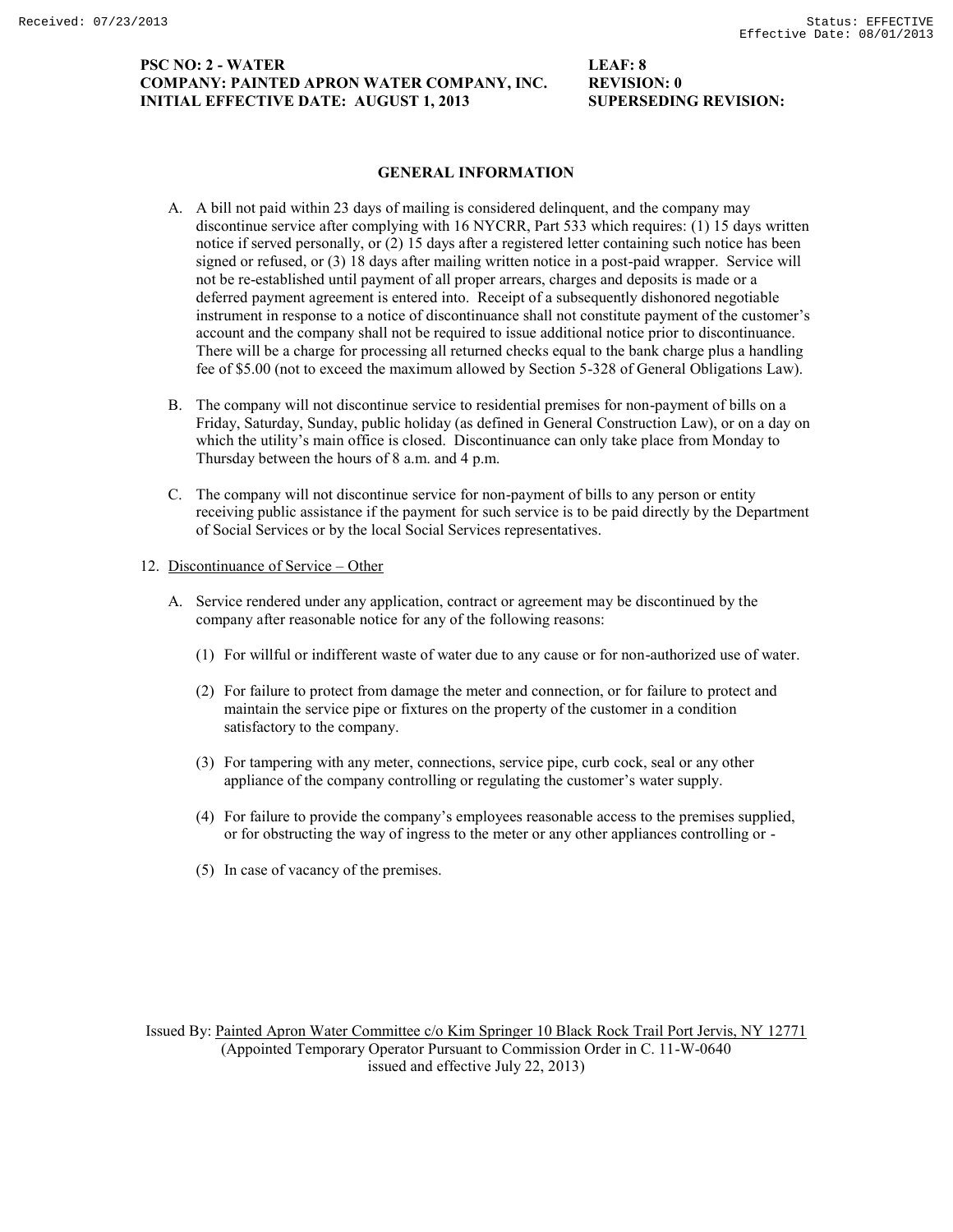## **PSC NO: 2 - WATER LEAF: 9 COMPANY: PAINTED APRON WATER COMPANY, INC. REVISION: 0 INITIAL EFFECTIVE DATE: AUGUST 1, 2013 SUPERSEDING REVISION:**

# **GENERAL INFORMATION**

- (6) For cross connections.
- (7) For submetering or reselling water.
- (8) For non-compliance with water usage restrictions.
- (9) For violation of any rule or regulation of the company as filed with the Public Service Commission, provided such violation affects the reliability or integrity of the water system.
- B. Written notice of discontinuance of service shall contain the information required by 16 NYCRR Section 533.3 and will be given except in those instances where a public health hazard exists.
- C. The company may, at any time, temporarily discontinue water service in case of accident, or for the purpose of making connections, alterations, repairs, changes, etc.
- D. Except as stated in the preceding paragraph, or in the case of a violation that threatens the integrity of the water system, the company shall not discontinue service to any customer on a Friday, Saturday, Sunday, Public Holiday or on a day when the company is not open for business. Public Holiday shall refer to those holidays defined in the General Construction Law.

## 13. Discontinuance of Residential Service – Special Procedures

If termination of service would result in serious impairment to health and safety, the company must delay the termination of service or, if service has already been terminated, must restore service, for thirty days under the following conditions.

- A. all occupants are either blind, disabled, 62 years of age or older or 18 years of age or under;
- B. a medical emergency exists; or
- C. if heating would be affected between November 1 and April 1.

It is the customer's responsibility to notify the company that such conditions exist and to provide any required documentation. The company may require that the customer make appropriate arrangements to pay any arrears as well as pay current bills.

### 14. Deferred Payment Agreements

In addition to those circumstances in Section 13, the company will consider granting customers reasonable payment terms in cases where a customer is threatened with termination of service, or where the company has issued a backbill to a customer. Any such agreement may require the customer to make a reasonable down payment, and to pay bills when issued.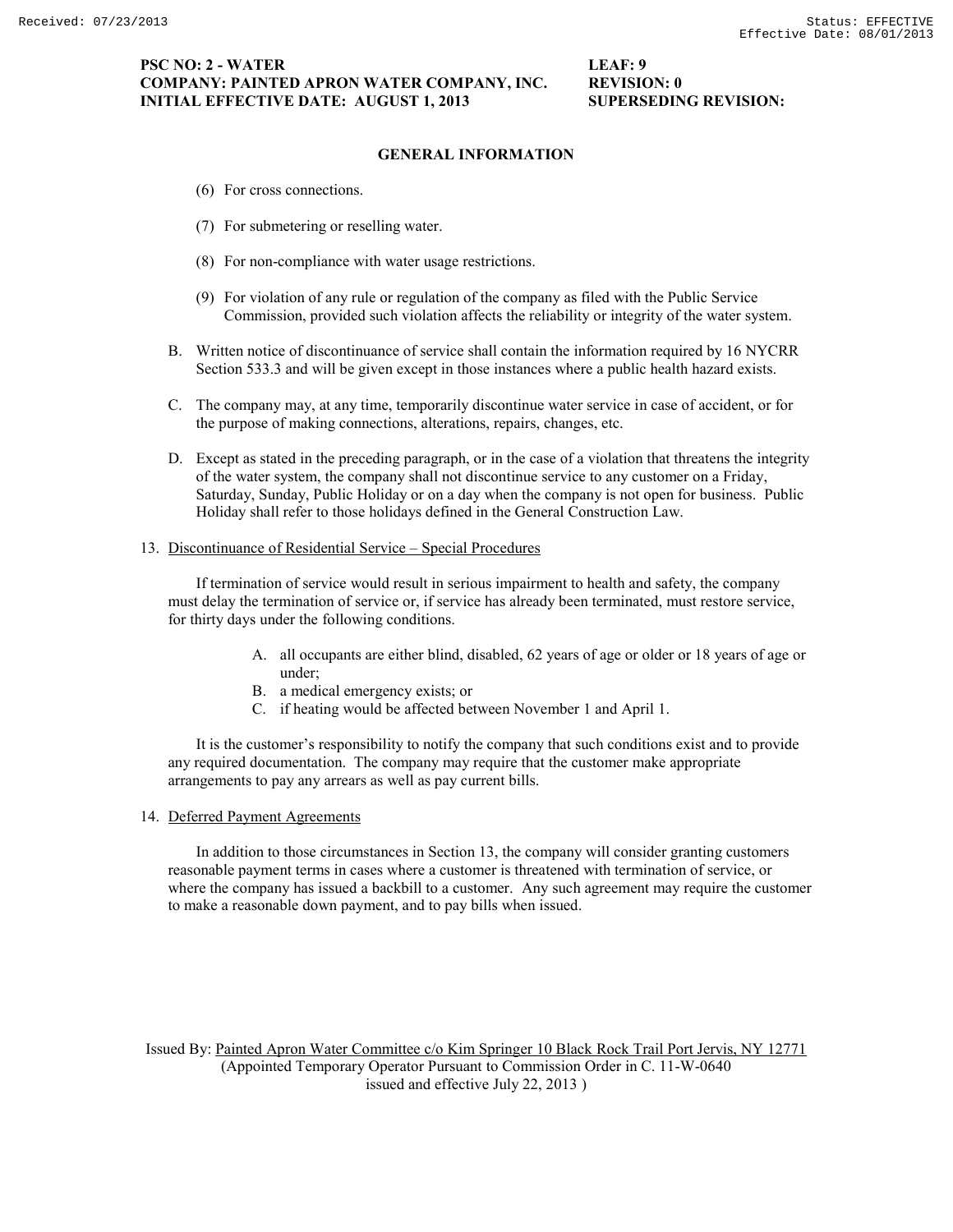## **PSC NO: 2 - WATER LEAF: 10 COMPANY: PAINTED APRON WATER COMPANY, INC. REVISION: 0 INITIAL EFFECTIVE DATE: AUGUST 1, 2013 SUPERSEDING REVISION:**

## **GENERAL INFORMATION**

- 15. Complaint Handling Procedures
	- A. The company will promptly investigate and evaluate all complaints received from customers regarding bills for service rendered or required deposits. The results of the company's findings will be reported to the customer. During the period of investigation and evaluation, service will not be discontinued, nor shall a new notice of termination be issued, provided, however, that the customer will be required to pay the undisputed portion of any balance due, which may include bills for current usage.
	- B. After the completion of such an investigation, if the company determines that the disputed service has been rendered, or that the disputed charge or deposit is proper in whole or in part, the company may require that the full bill or deposit be paid. Appropriate notices of the determination shall be given to the customer, and where notice of discontinuance of service was previously sent, or is served with the determination, such notice shall include a statement advising the customer of the availability of the Commission's complaint handling procedures, including the address and telephone number of the Department's Consumer Services Division. Where prior notice of discontinuance was sent, company procedure provides for discontinuance of service if customer fails to pay the proper amount due and owing within 5 days after notice of the company determination was served personally on the customer or at least 8 days after mailing of the notice. Under no circumstances will discontinuance of service occur if so precluded by the Commission.
	- C. In situations where the complaint procedures of the Commission have been invoked and it is determined that the disputed service has been rendered or that the disputed charge or deposit is proper and prior notice of discontinuance was sent, a customer's service will not be discontinued for failure to pay the amount found due and owing until at least 5 days after notice of the Commission's determination, where personal service is made, or at least 8 days after mailing of such a notice.

# 16. Restoration of Service

A charge will be made to restore service after discontinuance at the customer's request, for nonpayment or for violation of these rules.

This charge will be \$50.00 during normal business hours (8:00 a.m. to 4:00 p.m., Monday through Friday), \$75.00 outside of normal business hours Monday through Friday and \$100.00 on weekends or public holidays. The holidays for which the \$100.00 charge will apply are as follows:

New Year's Day Labor Day Dr. Martin Luther King, Jr. Day Columbus Day Lincoln's Birthday Veteran's Day Washington's Birthday Thanksgiving Day Memorial Day Christmas Day Independence Day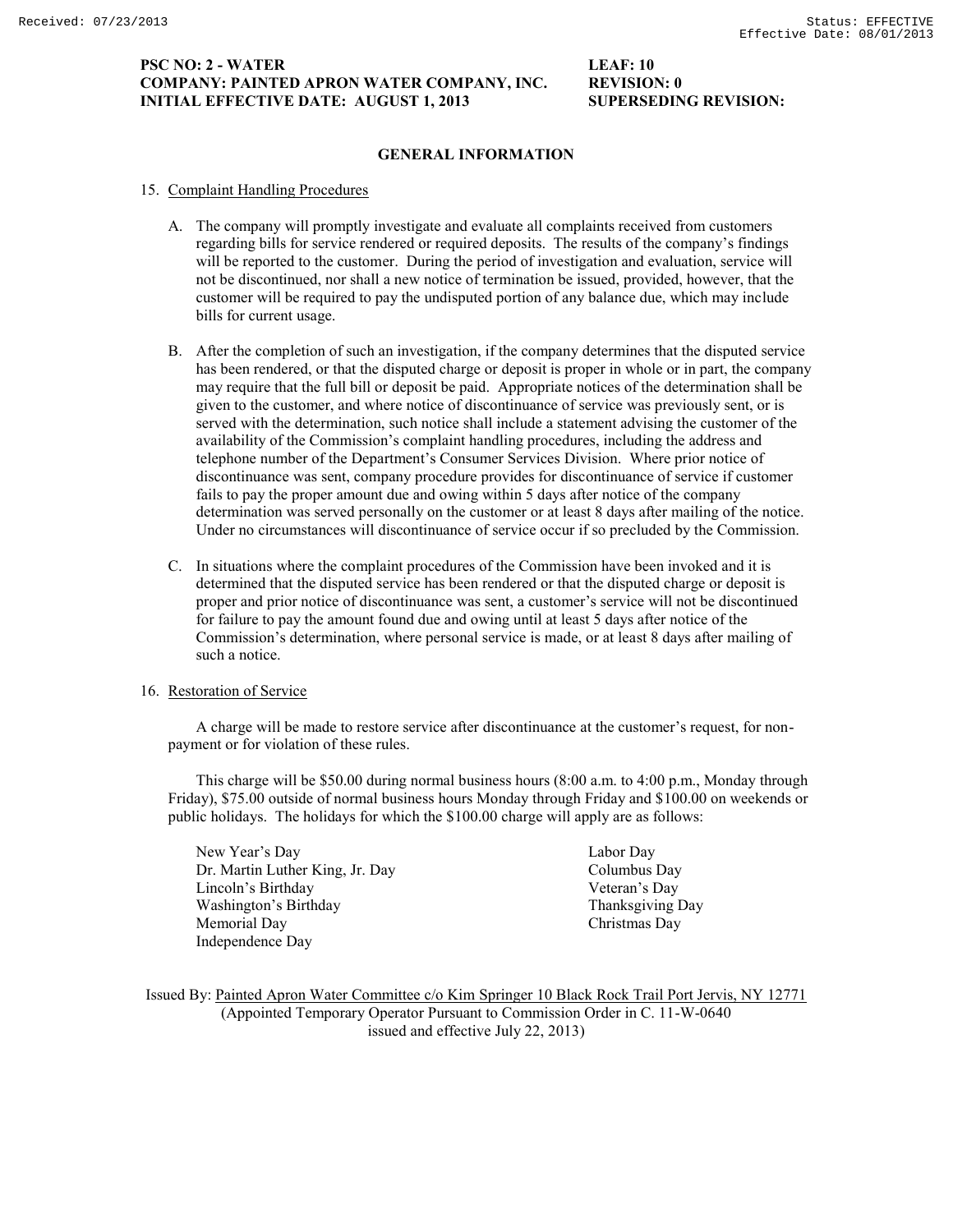## **PSC NO: 2 - WATER LEAF: 11 COMPANY: PAINTED APRON WATER COMPANY, INC. REVISION: 0 INITIAL EFFECTIVE DATE: AUGUST 1, 2013 SUPERSEDING REVISION:**

## **GENERAL INFORMATION**

In a case where service is being restored after discontinuance for non-payment, the company may require full payment of all arrears as well as the restoration of service charge. If the company and the customer have entered into some form of payment agreement, the agreed upon down payment may be required before service will be restored.

If it becomes necessary to disconnect service at the main because of willful acts of a customer, the service restoration charge will include the actual costs incurred by the company to disconnect and reconnect the service.

#### 17. Interest on Customer Overpayments

The company will provide interest on a customer overpayment as follows:

- A. A customer overpayment is defined as payment by the customer to the company in excess of the correct charge for water service supplied to the customer which was caused by erroneous billing by the utility.
- B. The rate of interest on such amounts shall be the greater of the unadjusted customer deposit rate or the applicable late payment rate, if any, for the service classification under which the customer was billed. Interest shall be paid from the date when the customer overpayment was made, adjusted for any changes in the deposit rate or late payment rate, and compounded monthly, until the date when the overpayment was refunded.
- C. The company will not pay interest on customer overpayments that are refunded within 30 days after such overpayment is received by the company.

### 18. Regulation

All matters, rules and other situations concerning the rendering of water service which are not specifically covered herein or in a provision of the New York State Codes, Rules and Regulations and which are subject to the jurisdiction of the Public Service Commission, and for which a customer and the company cannot agree as to an equitable and fair solution will be referred to said Commission to be resolved. Either the customer or the company may request that a rule or provision of this tariff be changed for a particular situation.